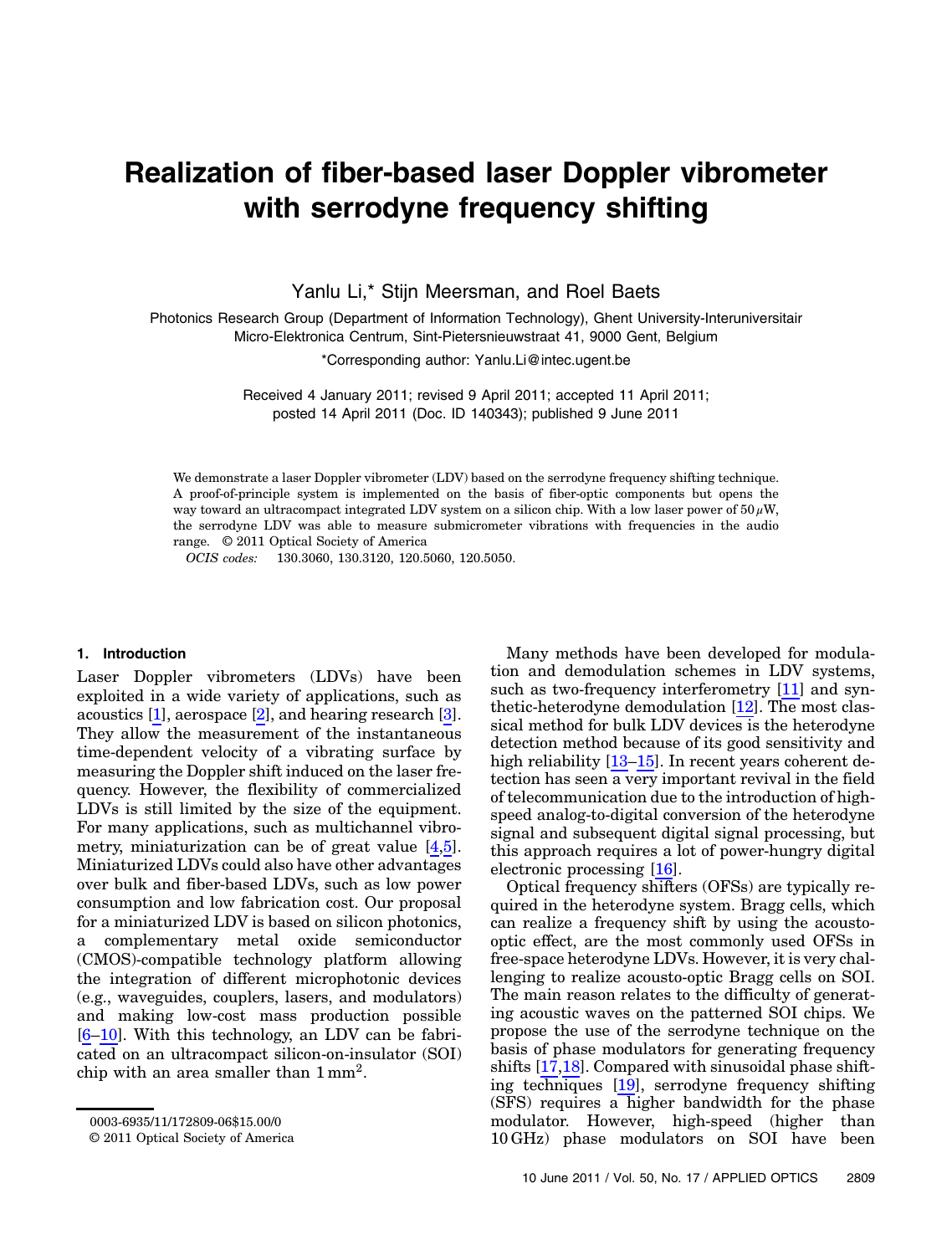reported recently [20,21], with enough bandwidth for the SOI-based SFS. Additionally, generating a sinusoidal phase modulation on the SOI chip is not very simple, since the optical phase change and the applied voltage in the phase modulator are nonlinearly related [22]. The advantage of using simple sinusoidal driving signals in bulk LDV setups is hence not obvious in the miniaturized versions. The demodulation methods in the sinusoidal techniques are also more complicated than those in the serrodyne techniques [23,24] and therefore consume more power.

This paper presents an architecture for miniaturized serrodyne LDV devices with a limited power budget and demonstrates the proof of principle of a fiber version of this LDV system. One application with high potential is the implanted LDV-based middle ear microphone used to help hearing impaired individuals. The power consumption of the implanted LDV is strongly restricted due to the difficulty of changing batteries. In this paper, the power of the laser is restricted to around  $50 \mu W$ . This power could be low enough for an implanted battery, but still high enough to avoid distortions arising from the noises in the electronic part behind the detector. The minimum laser power is mainly determined by the ability of receiving backscattered signals from the moving target. With respect to receiving backscattered signals, a fiber system mimics the on-chip LDV. This will be further discussed in Section [3](#page-1-0). A fiber-based LDV system is demonstrated in this paper to show the proof of principle of the SFS and to estimate the minimal detectable audible vibrations within the aforementioned power budget.

In Section [2](#page-1-1), the theory of SFS is briefly discussed. In Section [3,](#page-1-0) the architecture of a miniaturized on-chip LDV is proposed. A fiber-based setup used to demonstrate the principle of serrodyne LDVs is described in Section [4](#page-2-0). The measurement results on audio frequency vibrations are discussed in Section [5](#page-3-0). The conclusions will be in Section [6](#page-4-0) of this paper.

## <span id="page-1-1"></span>2. Serrodyne Optical Frequency Shift (SFS)

The serrodyne LDV is based on a Mach–Zender interferometer whereby a laser beam with a frequency  $f_0$  is split by an optical coupler into the reference and measurement signals. The reference signal is purposely phase modulated in a sawtooth profile  $\varphi(t) = 2\pi \left[ t f_{\text{OFS}} - \text{floor}(t f_{\text{OFS}}) \right]$ , where  $f_{\text{OFS}}$  is the constant frequency shift created by the SFS, and the function floor $(x)$  returns the largest integer no larger than x. The backscattered measurement signal, according to the Doppler theory, undergoes an instantaneous frequency shift  $f_D(t) = 2v(t)f_0/c$  because of the reflection on a moving surface whereby  $v(t)$  is the instantaneous velocity of the reflector projected on the propagation direction, and c is the speed of light in the medium. The measurement and reference signals are mixed on a photodetector, and a photocurrent is generated:

<span id="page-1-3"></span>
$$
S_o(t) \propto E_r^2 + \alpha E_m^2 + 2E_r E_m \sqrt{\alpha} \cos[2\pi f_{\text{OFS}} t - \phi_D(t)],
$$
\n(1)

where  $E_r$  is the amplitude of the reference signal's electric field,  $E_m$  is the amplitude of the measurement signal's electric field before it is sent to the vibrating surface,  $\alpha$  is the optical power loss of the measurement signal, and  $\phi_D(t)$  is the phase shift due to the movement of the target. The Doppler shift  $f_D(t)$  can be calculated from the phase shift  $\phi_D(t)$ according to Eq. ([2\)](#page-1-2):

$$
f_D(t) = \frac{d\phi_D(t)}{dt}.
$$
 (2)

<span id="page-1-2"></span>The first two terms in Eq.  $(1)$  are DC and can be filtered away with low-pass filters. The Doppler shift  $f_D(t)$  can be recovered from the third term of Eq. [\(1\)](#page-1-3) using digital quadrature demodulation techniques.

However, due to the bandwidth limit in the phase modulator, the fall time of the sawtooth signal cannot be infinitely small [25]. Many higher-order harmonic sidebands in the photocurrent signal are thus not totally suppressed, which affects the LDV's ability to recover the vibration velocity. To suppress these useless sidebands, the fall time needs to be kept small enough, which implies that the modulator driver and the modulator need to have a much larger bandwidth than  $f_{\text{OFS}}$ . Most of these sidebands can also be suppressed later in the demodulator with filters, except the −1st-order sideband, which coincides with the first-order harmonic. When the −1st-order harmonic is not negligible, the demodulated phase change can be expressed as

$$
\phi_D'(t)=\arctan\left[\frac{\sin 2\phi_D(t)}{\cos 2\phi_D(t)+\sqrt{r}}\right]-\phi_D(t),\quad \ \ (3)
$$

where  $r = P_{-1}/P_1$  is the power ratio between the -1st and first harmonic sidebands. When the ratio  $r$  is quite small, which is the case for serrodyne modulation, the phase error  $e(t) = \phi_D'(t) - \phi_D(t)$  can be approximated as

$$
e(t) \approx -\sqrt{r} \sin 2\phi_D(t). \tag{4}
$$

### <span id="page-1-4"></span><span id="page-1-0"></span>3. Integrated LDV Based on Silicon Photonics

A fully integrated Mach–Zender-type LDV on SOI is proposed and schematically illustrated in Fig. [1](#page-2-1). With SOI as a platform, the passive parts of the interferometer (e.g., waveguides, splitters, and fiber couplers) can be directly fabricated in the top silicon layer by means of CMOS technology. Laser sources and photo detectors can, for example, be based on InGaAsP epitaxial layers bonded on top of the chip with benzocyclobutene (BCB) as the intermediate layer [7,8]. The frequency shifter, as is proposed, can be a carrier-injection/depletion-based phase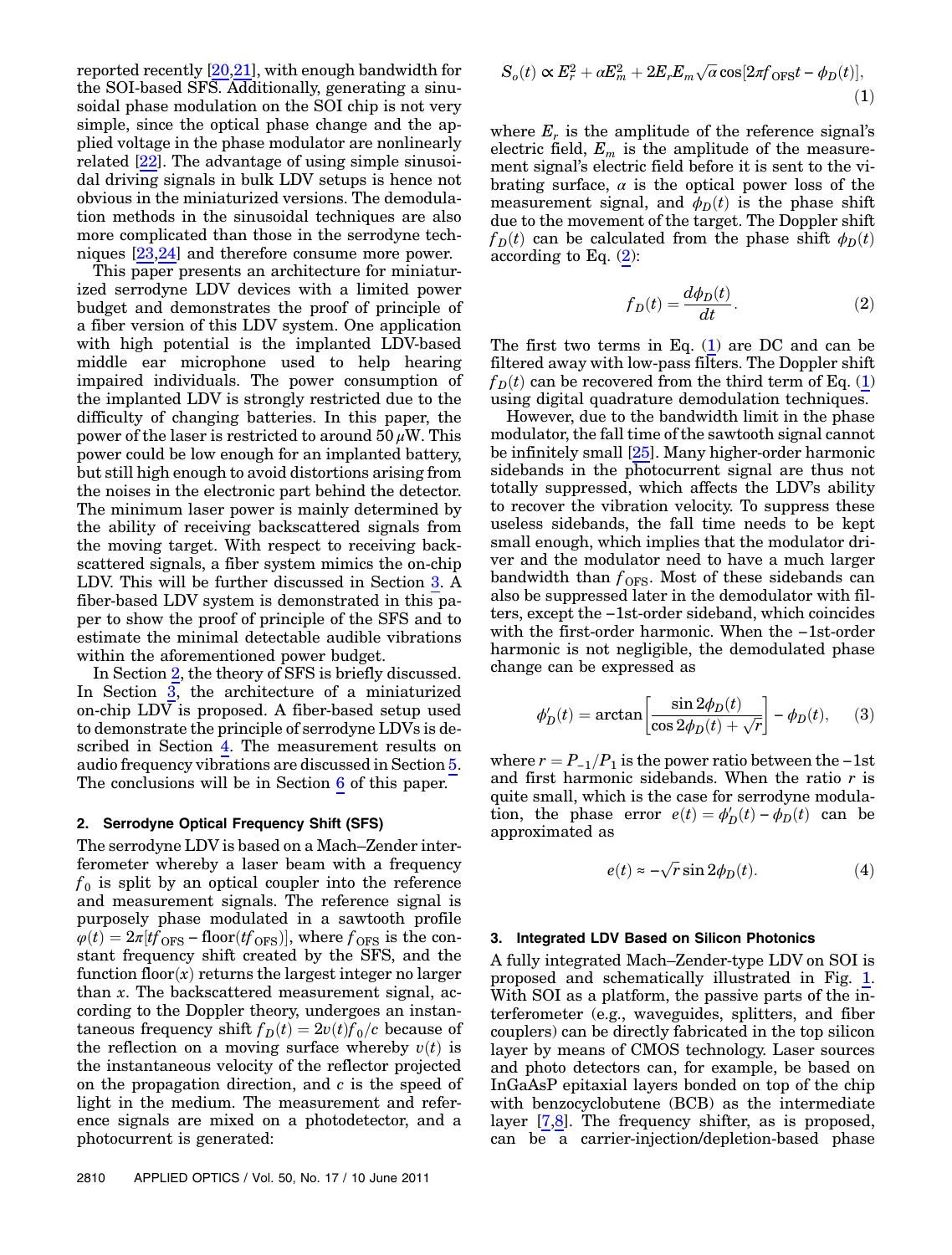<span id="page-2-1"></span>

Fig. 1. (Color online) Schematic illustration of integrated LDV on SOI.

modulator  $[22]$ . As is shown by the arrows in Fig. [1](#page-2-1), the signal from the distributed feedback (DFB) laser is split into two parts by the optical splitter. One part of the signal goes to the reference arm where the frequency shifter is placed to shift the optical frequency. The other part is sent out to the moving target from the chip through a shallow etched grating coupler [26] and a lens system that images the grating coupler on the vibrating surface. The backscattered signal is collected back to the chip through the same grating coupler. Both reference and measurement signals are finally recombined in the optical combiner and sent to the photodetector. Since the size of the grating coupler is similar to that of a single-mode fiber core, the fiber-based LDV system discussed in Section [4](#page-2-0) gives a good estimate of the power budget limited by the scattering loss of the reflected signals.

In a first prototype of this LDV chip, a low-speed thermo-optic (TO) phase modulator with a footprint of  $2 \mu m \times 725 \mu m$  was demonstrated [27]. The modulator was actually a single-mode waveguide with a Ti heater fabricated on top. The phase modulation is the result of the relatively high TO coefficient of silicon  $(1.86 \times 10^{-4} K^{-1})$ . To prevent the guided mode from being absorbed by the Ti heater, a 600 nm thick BCB layer was placed in between the waveguide and the heater. By changing the heating power with a voltage signal, the effective refractive index of the guided mode in the underlying waveguide could be modulated. The driving voltage needs to have a repeating square-root-of-time profile so as to generate a sawtooth refractive index change in the guided mode. A frequency shift of only several kilohertz was generated with the TO serrodyne technique. The amount of the frequency shift was limited by the low speed of the TO effect in this device. According to the Carson bandwidth rule, with a 1 kHz OFS one can recover small vibrations  $\langle \langle 380 \mu m/s \rangle$  at a frequency lower than 500 Hz. In this situation, however, the measurement signal could also be easily influenced by environmental fluctuations. In order to measure real vibrations, high-speed modulators are needed. This is possible with today's state of the art carrier injection or carrier depletion silicon phase modulators.

A fiber LDV system with a higher OFS but a similar signal receiving system and the same laser wavelength (1550 nm) is studied in Section [4](#page-2-0). It directly gives a reference for the integrated LDV with a higher-speed frequency shifter, and predicts the measuring ability of tiny movements within the defined power budget.

## <span id="page-2-0"></span>4. Experimental Setup

A serrodyne LDV based on a single-mode fiber system was built, the schematic configuration of which is illustrated in Fig. [2](#page-2-2).

The laser source was a DFB laser at 1550 nm, with a 3 dB linewidth of around 2 MHz. An isolator (not shown in the figure) was inserted behind the laser to avoid optical reflections to the laser. In our setup, the relative intensity noise (RIN) caused by the laser driver dominated over other noise sources when the optical power incident on the detector was higher than 100 nW. If this power was lower than 100 nW, the discretization noise from the 16 bit analog-todigital converter (ADC) became dominant. The demodulated signal would thus be strongly distorted due to the large relative noise. To avoid the noise problem in this regime, the reflection of the measurement signal from the moving object back to the fiber needed to be enhanced. A focuser was used to focus the laser beam onto one small spot on the vibrating surface. A retroreflective film was also attached on top of the moving surface, and it improved the reflected power by more than 10 dB. When, on the other hand, RIN dominates, the signal-to-noise ratio (SNR) can be written as

$$
\text{SNR} \propto \frac{\sqrt{\alpha P_m P_r}}{\alpha P_m + P_r},\tag{5}
$$

where  $P_m$  and  $P_r$  are the powers of the measurement and reference signals just after the first optical splitter, respectively, and  $\alpha$  is the optical loss of the measurement signal after scattering. The highest SNR is obtained when  $\alpha P_m = P_r$ . Therefore, an asymmetric optical coupler was used to compensate the loss in the measurement arm.

A lithium niobate (LiNbO3) phase modulator was situated in the reference arm to generate the frequency shift. In the measurement arm, light went to the vibrating surface (a moving membrane of a loudspeaker) through a circulator and focuser (the numerical aperture is 0.1). However, a small

<span id="page-2-2"></span>

Fig. 2. Schematic configuration of the experimental setup. L, laser; C, circulator; F, focuser; VS, vibrating surface; PM, phase modulator; PC, polarization controller; PD, photodetector; TIA, transimpedance amplifier; ADC, analog-to-digital converter.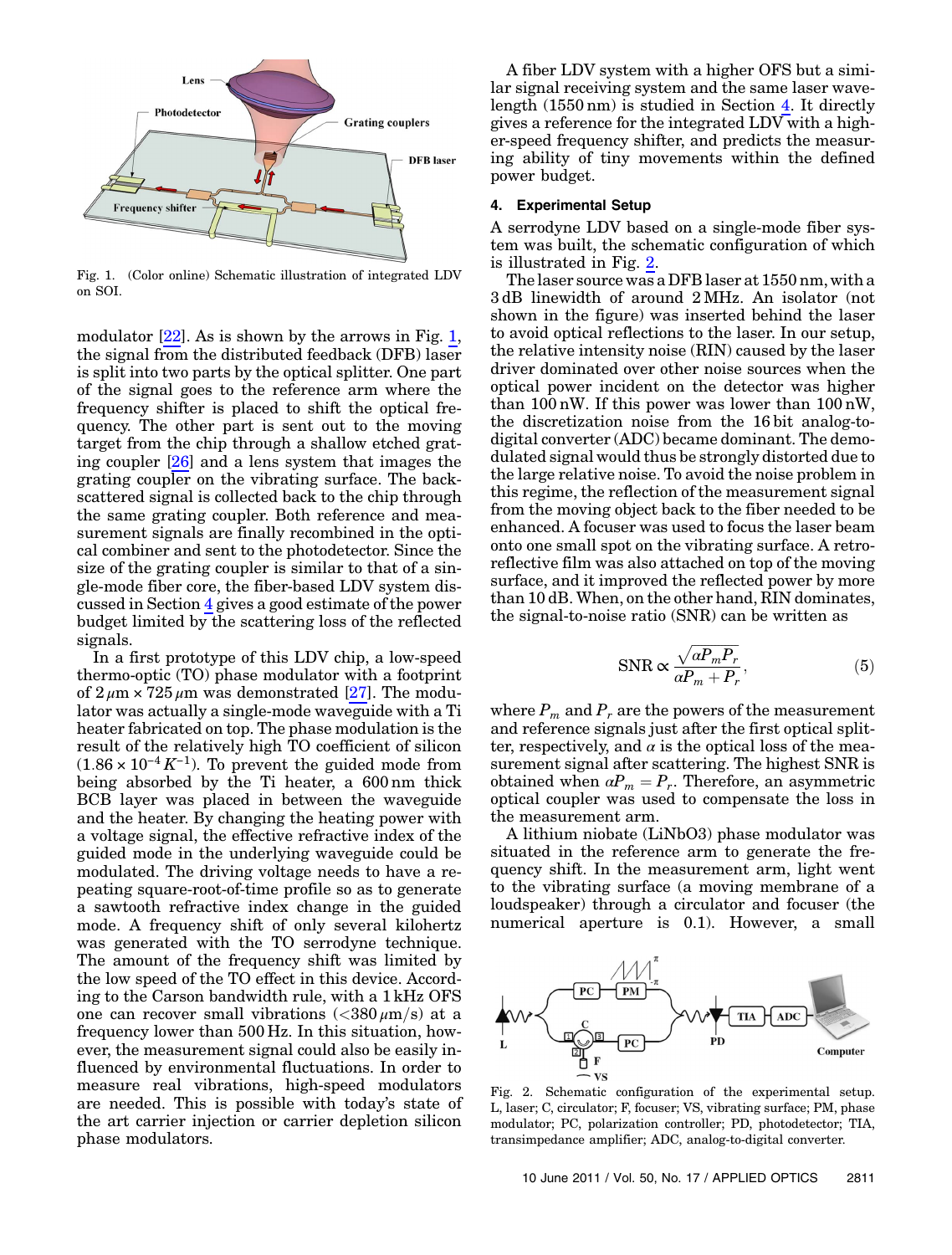spurious fraction of light (around −50 dB) went directly from port 1 to port 3 of the circulator, and the surface of focusers also introduced reflections. These signals were not exposed to the velocity information of the vibrating surface and did to some degree deteriorate the results of demodulation.

Several polarization controllers were inserted to align the polarization of the measurement and reference arms. The optical path length difference of the measurement and reference arms were set to be smaller than the coherence length of the laser so that the signals from those two arms are still coherent with each other.

In the second 3 dB optical coupler, the beams from both arms were recombined and sent to an InGaAs photodiode. The photocurrent was converted to a voltage signal by a homemade transimpedance amplifier (TIA). In the TIA, the lower-frequency signals were filtered away to reduce the influence of lowfrequency noise. Then the signal was digitized with a data acquisition card (NI USB-6218). The demodulation was realized in MATLAB.

## <span id="page-3-0"></span>5. Measurement Results and Discussions

The reflected power from the moving surface was measured with an optical power meter. The optical power of the reflected signal coupled back into the fiber was measured to be 20 dB less than the power sent to the moving surface. However, it was still 30 dB above the spurious reflection from the circulator and focuser. As discussed in Section [4](#page-2-0), in order to have a good SNR, a 99∶1 optical coupler to split the light asymmetrically (99% of light was sent to the measurement arm) was used to compensate the 20 dB optical loss in the measurement arm. In our experiment, the power of the laser was reduced to  $50 \mu W$ , and the corresponding optical power on the detector was 200 nW. An SNR of 40 dB was measured.

A function generator was used to create the sawtooth phase profile. Because of the linear relation between the phase and voltage in the electro-optic effect, a sawtooth voltage was directly provided to the phase modulator. When the peak-to-peak amplitude of the sawtooth voltage was 7:08 V, a good suppression of the useless sidebands was obtained. The suppression ratio of the −1st-order mode could be estimated by the power ratio of the third- and firstorder harmonics, since the spectrum of the serrodyne OFS was rather symmetric around the first-order sideband [25]. The ratio was around -35 dB, and the corresponding phase error was smaller than 5% according to Eq. [\(4\)](#page-1-4). The limited suppression ratio was mainly caused by the imperfect polarization input to the phase modulator.

Sound vibrations at several different frequencies (between 300 and 6 kHz) produced by the membrane of a loudspeaker were then measured. The frequency shift  $f_{\rm OFS}$  in the reference arm was set at 24 kHz. A digital bandpass filter with a center frequency of 24 kHz and a bandwidth of 12 kHz was used to filter

away the low-frequency noise and high-order harmonics.

Our measurement results were compared with those obtained from a commercial LDV instrument (Polytec OFV-5000). Both our fiber-based and Polytec LDVs were pointed to the same spot on the vibrating membrane, and the measurements were done for the same duration. Two measurement results are shown in Fig. [3](#page-3-1). It turned out that the vibration frequencies measured by both devices matched well, while the vibration amplitudes were somewhat different (ratio χ is 0.76). This difference may be caused by the mismatch of the measuring positions for the two devices or by inaccurate calibration.

A figure of resemblance (FOR) was defined as

$$
\text{FOR} = 1 - \frac{\text{RMS}(v_P - \chi v_f)}{\text{RMS}(v_P)},\tag{6}
$$

with  $v_P$  and  $v_f$  the vibration speed measured with the Polytec LDV and our fiber LDV, respectively. The calculated FOR for different vibration frequencies  $f_{\text{vib}}(t)$ and peak velocities of the membrane of the loudspeaker are shown in Fig.  $4(a)$ .

It can be seen that the trends for all vibration frequencies were the same. At low peak velocities (around  $100 \mu m/s$ ), the FOR was rather low. This is because the phase variations in these situations were so small that they were strongly distorted by the phase noise. When the peak velocity surpassed  $300 \mu m/s$ , the FOR was higher than 60%. For peak velocity higher than  $800 \mu m/s$ , the FOR exceeded 80%. However, at even higher speeds the FOR saturated and even dropped slightly. This is because the bandwidth of our signal became larger than the bandwidth (12 kHz) around  $f_{OFS}$ . Information would then be lost after filtering, resulting in distortions. The bandwidth of the bandpass filter was increased to around  $f_{\rm OFS}$ , and the corresponding FOR figure is shown in Fig.  $4(b)$ . The dropping part in Fig.  $4(a)$ disappeared. But noise introduced by the larger filter

<span id="page-3-1"></span>

Fig. 3. (Color online) Comparison of the demodulated results between Polytec LDV and fiber-based serrodyne LDV.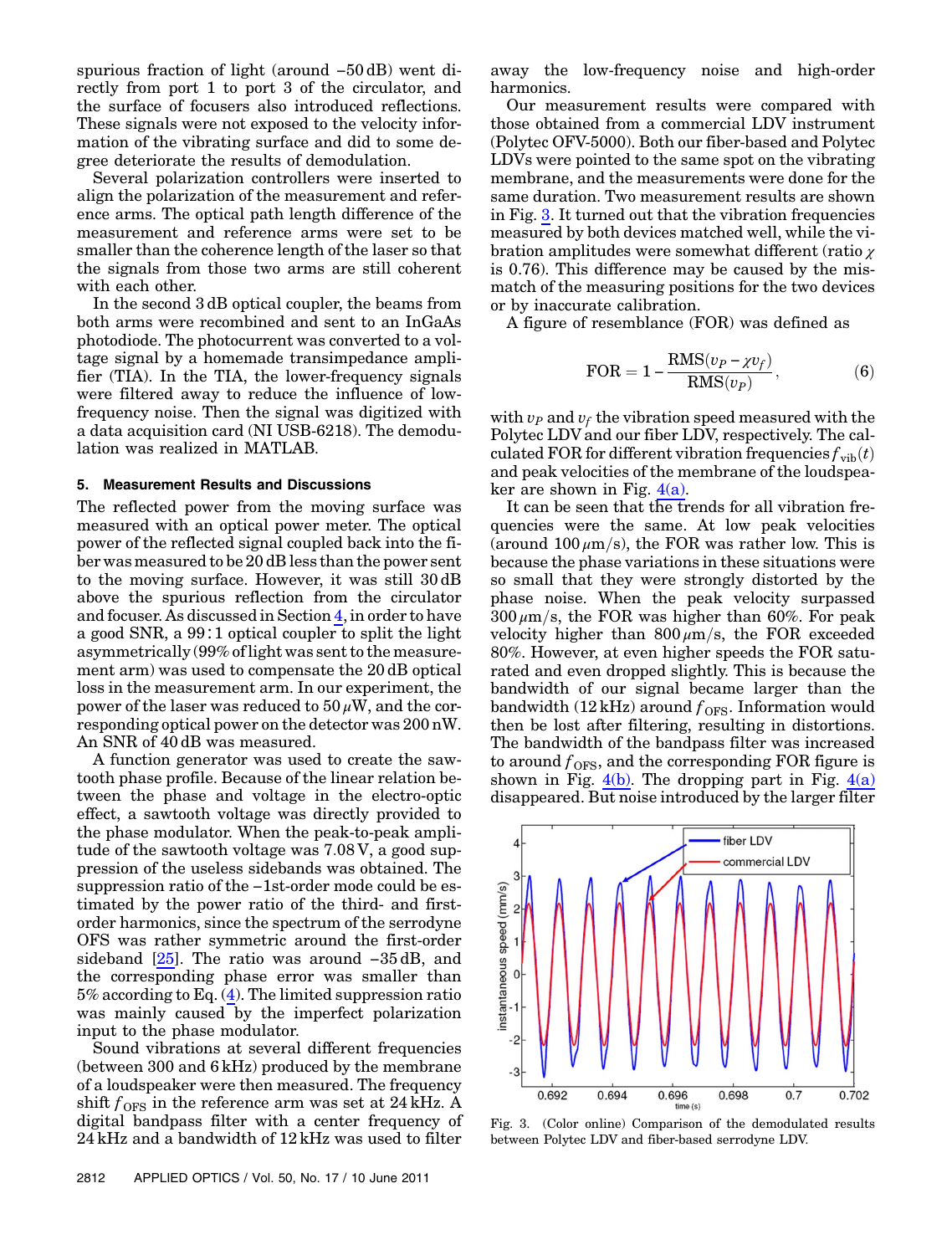

<span id="page-4-1"></span>Fig. 4. (Color online) FOR for different vibration frequencies and speeds with difference bandwidths of bandpass filters. (a) Bandwidth of 12 kHz. (b) Bandwidth of 24 kHz.

bandwidth deteriorated the demodulation and decreased the FOR for low-speed vibrations.

Our measured vibrations with sound frequencies starting from around  $1000 \mu m/s$  were relatively accurate, with a FOR larger than 80%. This corresponded with a peak displacement of the order of 100 nm.

## <span id="page-4-0"></span>6. Conclusions

A serrodyne frequency shifter technique was proposed and demonstrated as a candidate for the frequency shifter in a miniaturized heterodyne LDV. The theoretical analysis showed that an ideal SFS can be a perfect single sideband frequency shifter, but in practice it is limited by the bandwidth of the modulator and modulator driver. The −1st-order harmonic influenced the demodulation results and should be highly suppressed in the OFS. A fiber-based LDV system with telecommunication components (lasers and detectors) was built to make the proof of principle for on-chip LDVs working with SFS. The optical frequency shift used in the reference arm was 24 kHz. While the power of our laser (at 1550 nm) was limited to  $50 \mu$ W, our measurements on audio frequency vibrations with submicrometer displacements (larger than 100 nm) were still acceptable.

The authors acknowledge the Research Foundation—Flanders (FWO) through contract 3G003410 for partial support, as well as the Gent University– Methusalem project "Smart Photonic Chips." They acknowledge Pieter Wiskerke, Gerald Dumm, and Patrik Kennes (Cochlear) for useful discussions about applications in hearing aids. They also thank Professor Joris Peeters, Professor Patrick Segers, Dr. Danae Delbeke, Gunay Yurtsever, and Jeroen Allaert for discussions various aspects about this work.

#### References

1. P. Gren, K. Tatar, J. Granström, N.-E. Molin, and E. V. Jansson, "Laser vibrometry measurements of vibration and sound fields of a bowed violin," Meas. Sci. Technol. 17, 635–644 (2006).

- 2. L. Jacquin, D. Fabre, D. Sipp, V. Theofilis, and H. Vollmers, "Instability and unsteadiness of aircraft wake vortices," Aerospace Sci. Technol. 7, 577–593 (2003).
- 3. K. R. Whittemore, S. N. Merchant, B. B. Poon, and J. J. Rosowski, "A normative study of tympanic membrane motion in humans using a laser doppler vibrometer (LDV)," Hear. Res. 187, 85–104 (2004).
- 4. H. van Elburg, J. Dirckx, and W. Decraemer, "High-resolution quadruple-channel heterodyne laser velocimeter based on birefringent optics," Optik 119, 497–499 (2008).
- 5. H. van Elburg, J. Dirckx, and W. Decraemer, "Design and performance of a high-resolution dual-channel heterodyne laser velocimeter," Optik 118, 345–349 (2007).
- 6. D. Vermeulen, S. Selvaraja, P. Verheyen, G. Lepage, W. Bogaerts, P. Absil, D. V. Thourhout, and G. Roelkens, "High-efficiency fiber-to-chip grating couplers realized using an advanced CMOS-compatible silicon-on-insulator platform," Opt. Express 18, 18278–18283 (2010).
- 7. Z. Sheng, L. Liu, J. Brouckaert, S. He, and D. V. Thourhout, "InGaAs PIN photodetectors integrated on silicon-oninsulator waveguides," Opt. Express 18, 1756–1761 (2010).
- 8. L. Liu, R. Kumar, K. Huybrechts, T. Spuesens, G. Roelkens, E.-J. Geluk, T. de Vries, P. Regreny, D. Van Thourhout, R. Baets, and G. Morthier, "An ultra-small, low-power, all-optical flipflop memory on a silicon chip," Nat. Photon. 4, 182–187 (2010).
- 9. J. V. Campenhout, P. R. Romeo, P. Regreny, C. Seassal, D. V. Thourhout, S. Verstuyft, L. D. Cioccio, J.-M. Fedeli, C. Lagahe, and R. Baets, "Electrically pumped InP-based microdisk lasers integrated with a nanophotonic silicon-on-insulator waveguide circuit," Opt. Express 15, 6744–6749 (2007).
- 10. J. Brouckaert, G. Roelkens, D. Van Thourhout, and R. Baets, "Compact InAlAs–InGaAs metal–semiconductor–metal photodetectors integrated on silicon-on-insulator waveguides," IEEE Photon. Technol. Lett. 19, 1484–1486 (2007).
- 11. D.-C. Su, M.-H. Chiu, and C.-D. Chen, "Simple two-frequency laser," Precis. Eng. 18, 161–163 (1996).
- 12. Y.-L. Lo and C.-H. Chuang, "New synthetic-heterodyne demodulator for an optical fiber interferometer," IEEE J. Quantum Electron. 37, 658–663 (2001).
- 13. N. P. Cooper, "An improved heterodyne laser interferometer for use in studies of cochlear mechanics," J. Neurosci. Methods 88, 93–102 (1999).
- 14. M. Johansmann, G. Siegmund, and M. Pineda, "Targeting the limits of laser Doppler vibrometry," in Proceedings of the International Disk Drive Equipment and Materials Association